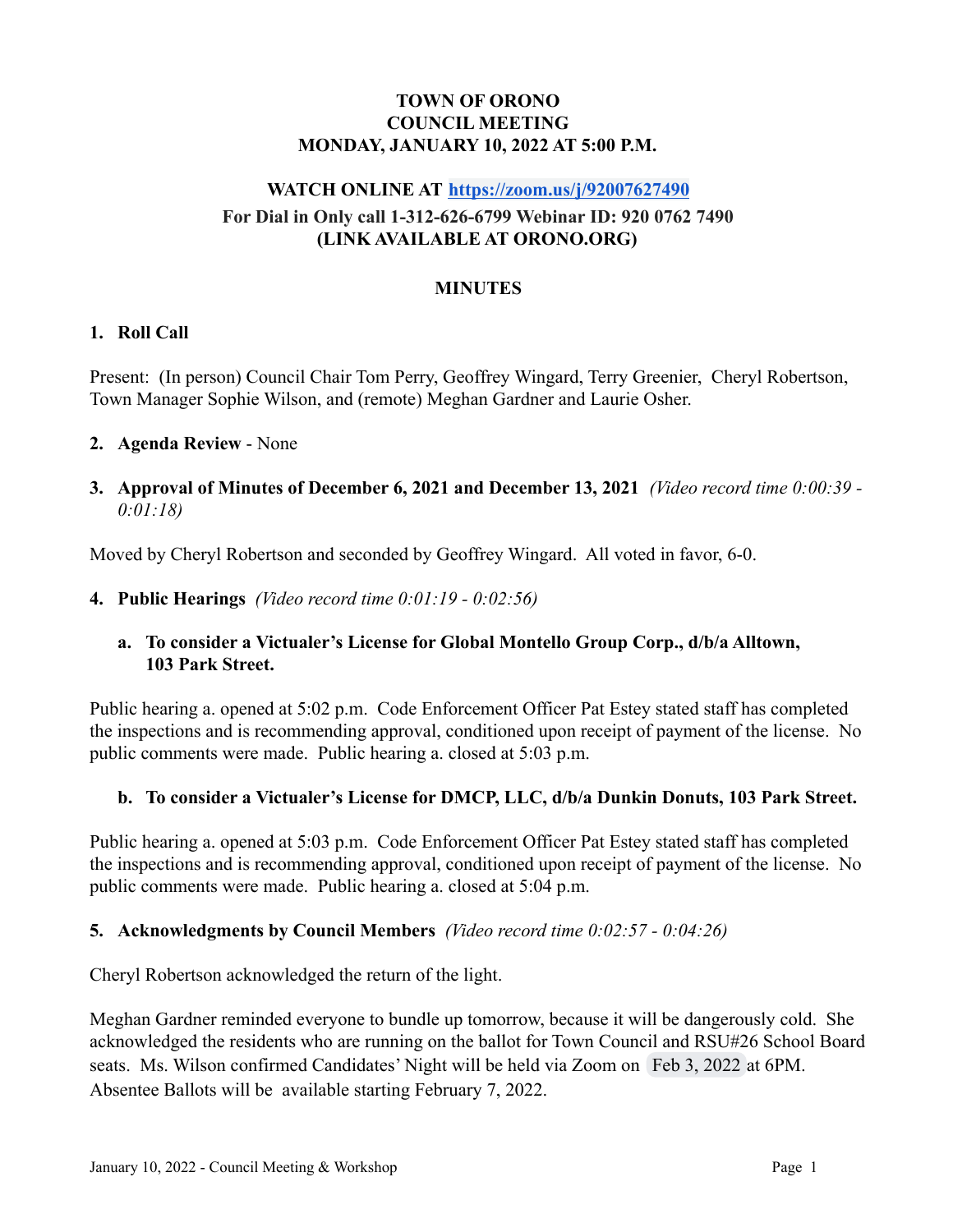Tom Perry joined Council Gardner in acknowledging Orono residents who stepped up to run for public office.

- **6. Unfinished Business** None
- **7. Consent Agenda** *(Video record time 0:04:30 0:05:09)*
	- **Order 22-01 Order, approving a Victualer's License for Global Montello Group Corp., d/b/a Alltown, 103 Park Street, conditioned upon receipt of payment.**
	- **Order 22-02 Order, approving a Victualer's License for DMCP, LLC, d/b/a Dunkin Donuts, 103 Park Street, conditioned upon receipt of payment.**
	- **Order 22-03 Order, pursuant to 29-A M.R.S.A., Sec. 2395, the Council hereby designates Bennoch Road from Main Street to the Orono-Old Town Line, Forest Avenue from Main Street to I-95, and Taylor Road from Forest Avenue to Putnam Road as being closed to vehicular traffic carrying heavy loads from January 15, 2022 until May 1, 2022 when necessary, unless solidly frozen and that said roads shall be subject to the same restrictions and definitions of heavy loads as promulgated by the Department of Transportation for State and State Aid Highways, which restrictions are incorporated herein by reference. The Town Manager shall be authorized to cause the enforcement thereof.**
	- **Order 22-04 Order, approving the Membership in the Maine Service Centers Coalition for 2022 and designating Sophia L. Wilson as the Voting Delegate Representative and designating Belle Ryder as the Alternate.**
	- **Order 22-05 Order, changing the time of the January 10, 2022 Regular Council Meeting from 7PM to 5PM.**
	- **Order 22-06 Order, approving the Warrants for the March 8, 2022 Annual Municipal Election, setting the hours of voting as 7:00am-8:00pm and the polling place as the Council Chambers of the Municipal Building for Ward 1, P1, 2 & 3.**
	- **Order 22-07 Order, changing the hours that the Registrar will accept registrations of applicants who appear in person as follows: On the last five business days before the March 8, 2022 Annual Municipal Election. [MRSA 21A, Sec. 122.6A(2) and Sec. 122.8] (Monday-Thursday 7:30am-5:30pm).**
	- **Order 22-08 Order, pursuant to 21-A MRSA § 501, approving the Town Clerk's appointment of Belle Ryder, Angela Kohtala and Judith Sullivan as Wardens and Patricia Davis and Danielle Nightingale as Deputy Wardens for the March 8, 2022 Annual Municipal Election.**
	- **Order 22-09 Order, confirming the employment contract of Christopher Prue as the WPCF Superintendent for the Town of Orono, effective December 30, 2021 to December 31, 2024.**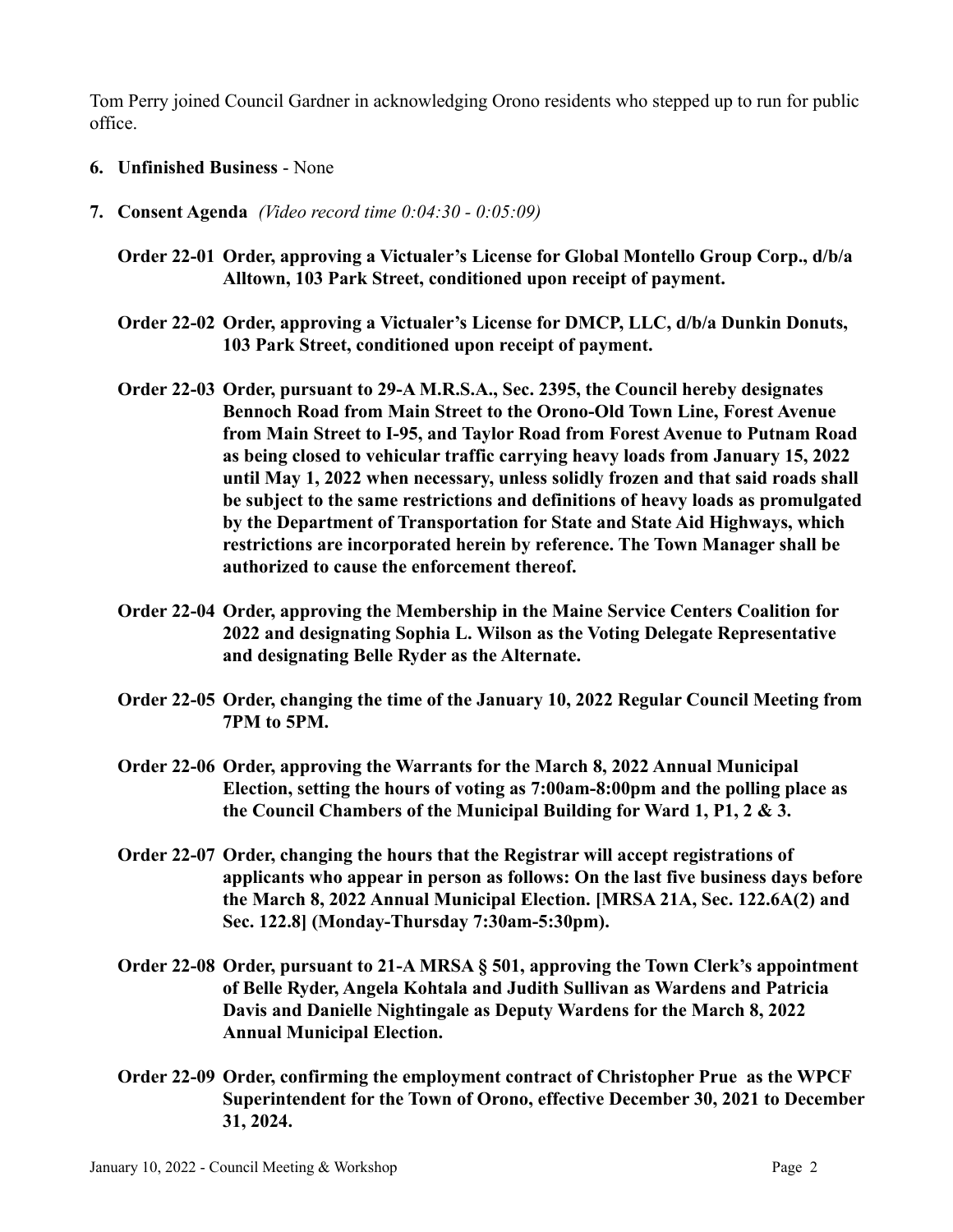- **Order 22-10 Order, authorizing the Town Manager to enter into a Regional Police Mutual Aid Agreement (renewal of existing agreement).**
- **Order 22-11 Order, accepting the Maine Municipal Employees Health Trust Wellness Grant in the amount of \$2,480 for the Town's 2022 Employee Wellness Program.**
- **Order 22-12 Order, authorizing the Town Manager to enter into an Agreement with Penobscot County for Regional Animal Control Services for one year, beginning January 1, 2022 to December 31, 2022.**
- **Order 22-13 Order, proclaiming the Month of March as Science Month in the Town of Orono.**
- **Order 22-14 Order, authorizing the Town Manager to engage Craig Freshley for Town Council Development at a cost not to exceed \$2,810 for workshop and \$200/hour for additional consulting services, if needed, with funds drawn from the Professional Development Reserve Fund.**

Moved by Terry Greenier and seconded by Geoffrey Wingard to approve the consent agenda. All voted in favor, 6-0.

## **8. New Business**

## **Order 22-15 Order, approving an Ordinance Amendment to the Town of Orono Ordinances, Chapter 18, Land Use, Section 18-153, Marijuana Establishments, Section 18-106, Schedule of Uses, and Section 18-31, Definitions, to amend zoning and performance standards for Marijuana Establishments.** *(Video record time 0:05:10 - 0:07:16)*

Moved by Cheryl Robertson and seconded by Terry Greenier. All voted in favor, 6-0.

Town Planner Kyle Drexler stated that both the Planning Board and Town Council held public hearings on the ordinance amendment regarding marijuana establishments within the C-2 zoning district (along a portion of Park Street). The ordinance removes (prohibits) marijuana retail stores as an allowed use within the C-2 district and adds (allows) some marijuana cultivation activities within the LDR district.

Mr. Perry noted this item has been discussed many times in Council committees and workshops. It has been through the Planning Board process and Council has also held its public hearing.

## **Order 22-16 Order, authorizing a cost of living wage increase of 3.2% for all regularly paid Town staff effective January 2, 2022 and, further, authorizing the Town Manager to adjust the municipal operating departmental budgets to accommodate these wages increases with \$81,393 allocated from the existing Overlay Account.** *(Video record time 0:07:17 - 0:12:06)*

Moved by Terry Greenier and seconded by Cheryl Robertson. All voted in favor, 6-0.

Town Manager Wilson stated this was discussed through Council Committees on December 3rd and 20th. She stated the Town's wages are significantly lower among regional comparable communities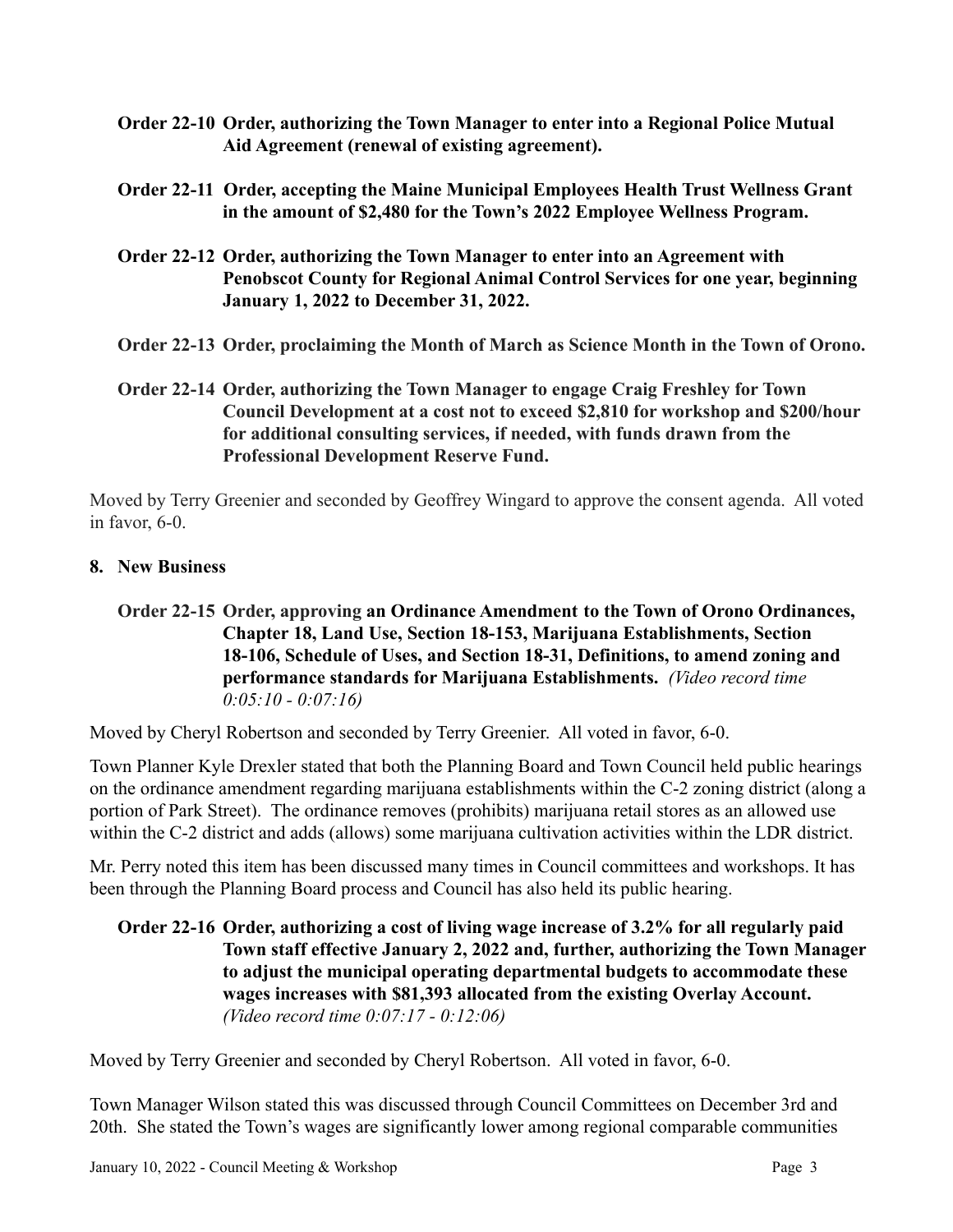and Council and management are committed to evaluating and revising pay scales as part of FY23 Municipal Budget process. She commented on a significant shift in the labor market and cost-of-living that has increased by approximately 6.8%. Ms. Wilson stated the Council Committee is recommending the Town provide a mid-year cost of living increase of 3.2%. She noted the wage increase equated to \$68,736 (the total costs with benefits is \$81,393).

Councilor Gardner acknowledged that staff has worked very hard (through Covid-19) under very difficult conditions. Tom Perry appreciated the information provided at the workshop by Deputy Finance Manager Zach Turner.

## **Order 22-17 Order, approving one-time premium wage payment of \$1,500 (gross) each with \$43,500 paid from the Town's Coronavirus Local Fiscal Recovery Funds (also known as American Rescue Plan Act or ARPA funds) and \$4,500 from the existing Overlay Account.** *(Video record time 0:12:07 - 0:14:33)*

Moved by Cheryl Robertson and seconded by Terry Greenier. All voted in favor, 6-0.

Ms. Wilson stated these premium wage payments are for Orono's emergency first responders in the Police and Fire Departments who have been on the front line responding to public health and safety needs during the pandemic. In accordance with the premium pay provision of the American Rescue Plan Act, the Council Committee is recommending that each of our responders receive a one-time payment of \$1,500 with most of the funds paid from ARPA grant funds, and the remaining \$4,500 paid from the approved municipal budget's overlay account. She noted the split funding is due to an abundance of caution with the ARPA funds.

# **9. Council Committee/Representative Reports** *(Video record time 0:14:33 - 0:15:24)*

**Finance and Operations Committee** - Tom Perry reported the Finance and Operations Committee met and discussed the non-union wage analysis, received an update on Regional Climate Action Planning efforts, and reviewed the proposed Council meeting schedule for the first quarter of 2022.

## **10. Future Agenda Items/Items of Concern** *(Video record time 0:15:25 - 0:16:30)*

Ms. Wilson stated she will provide Councilors with an updated meeting schedule due to the Environment Committee meeting on the fourth Wednesday (not the third Wednesday) each month. She also noted the Passover holiday will be added to the 2022 Holiday Schedule. The new schedules will be sent to Council members.

## **11. Public Petitions -** None

# **12. Public Comments -** None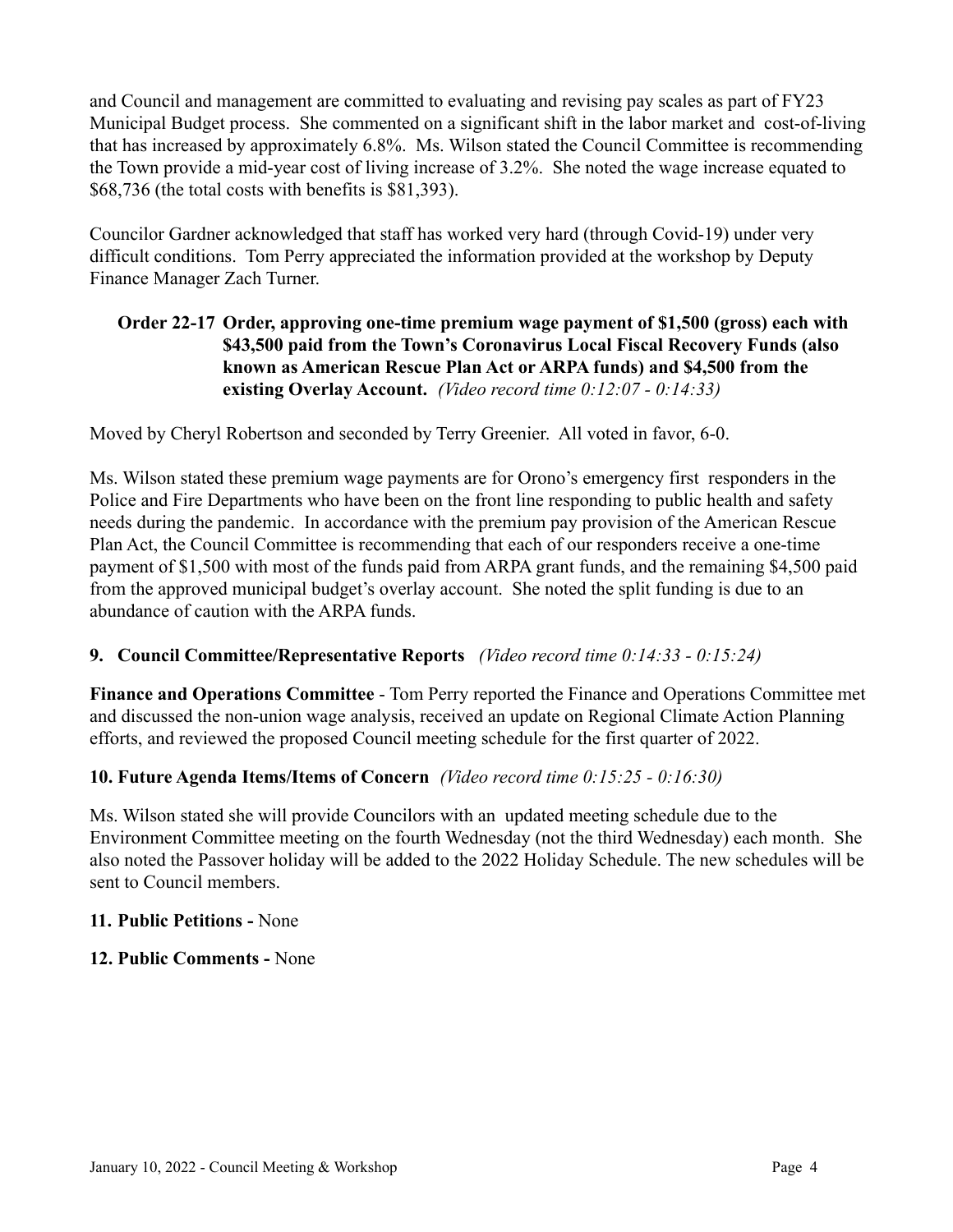#### **13. WORKSHOP**

#### **a. PRESENTATION: Community Resilience Program** *(Video record time 0:16:47 - 0:38:06)*

Environmental Services Coordinator Megan Hess presented information on the State of Maine's Community Resilience Partnership grant opportunity for municipalities to begin to address climate change and implement initiatives aimed at meeting the State goals.

Ms. Hess presented the following topics with a Powerpoint: Climate Changes in Maine; Maine's Climate Action Plan; the Grant Opportunity; and Project Ideas with the Grant Funding.

Ms. Hass stated, in order to qualify for program funding, the Town will need to complete a pair of self assessments and identify potential municipal projects that would work best in Orono. This process will include a workshop for members of the Environment Committee and interested community members on January 26th. Then, at a special meeting on January 31st, the Council will consider adoption of a resolution that will articulate the Town's commitment to this process and desire to participate in the program.

Ms. Osher noted transportation energy efficiency is important and building energy efficiency is also important. She commented that Orono is a leader in helping citizens lower their carbon footprint. Ms. Hess agreed that homes and buildings energy efficiency is also an important topic for the state. She stated this could be discussed further at the Environment Committee meeting on January 26th.

The Council was supportive of this process and looked forward to the next steps.

## **b. Councilor Requests to Consider Future Agenda Items:**

## **i. Housing in Orono** *(Video record time 0:38:08 - 1:12:54)*

Ms. Wilson stated that she, Councilor Perry and Councilor Osher met to discuss housing in Orono. She noted that the Town has been addressing this issue by adopting ordinance language related to reduction of lot size in the medium density residential zone, adoption of a Village Overlay District, and accessory dwelling units have been included for review. Ms. Wilson noted that Councilors received the State's Housing Commission Report via email in December.

Councilor Osher stated staff has been working on supporting and encouraging additional affordable housing units in Orono, especially for the elderly. She spoke of the housing article in the December 2021 Maine Town and City Magazine that spoke of this issue and she noted the state legislation that is being proposed. Ms. Osher also spoke of the need for high density housing for Orono's housing to grow.

Mr. Wingard agreed that discussing affordable housing and people's concerns is important. He also noted that opportunities for connecting streets in neighborhoods is also an important idea.

Mr. Drexler stated that the Town is already doing a lot of the State's recommendations. He suggested mapping potential areas for growth. He commented it will require additional information and education to the community.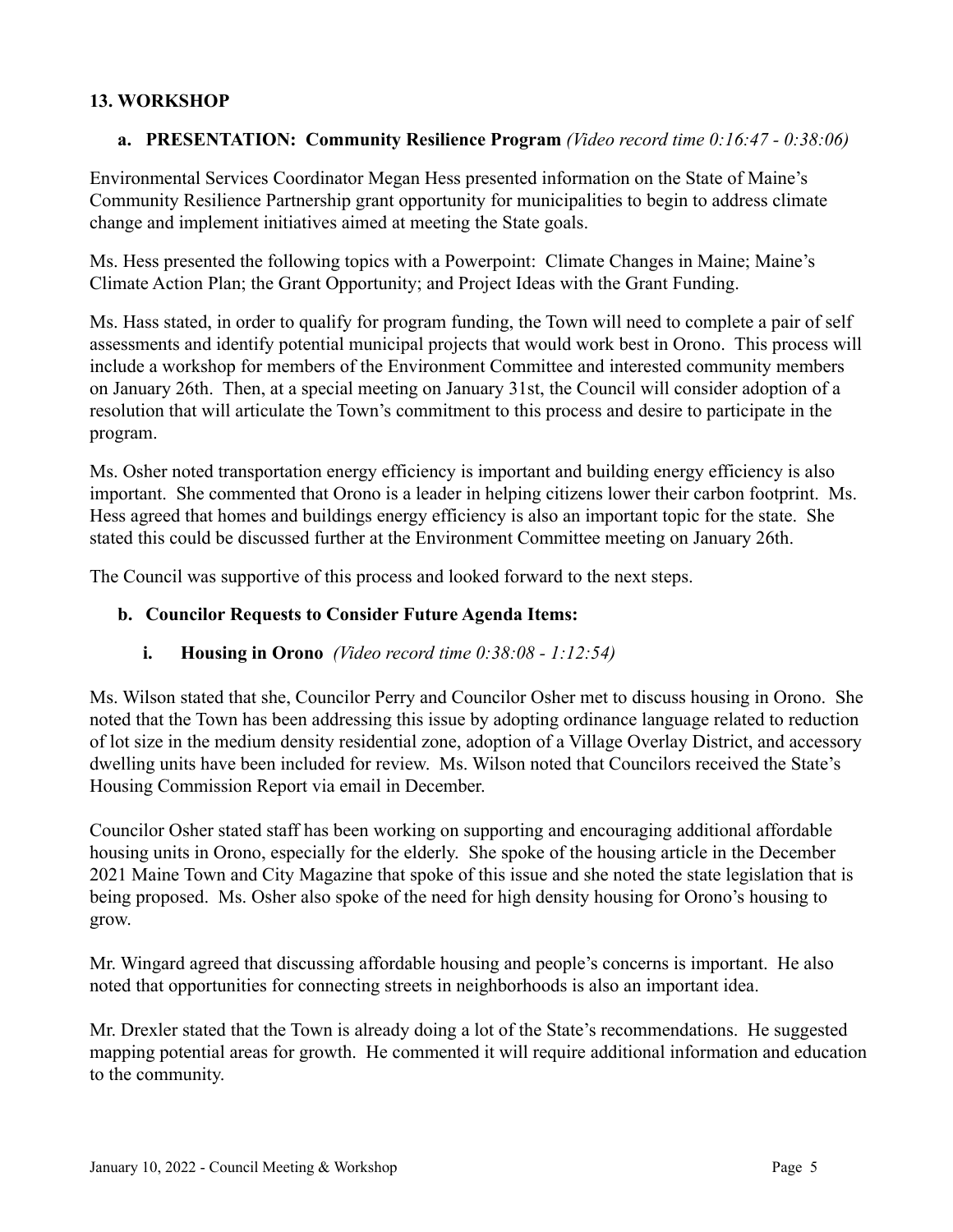Ms. Gardner noted the affordable housing crisis in the state and across the country and the need to make smart decisions and look at the impact on certain communities like Orono.

Ms. Osher would like to have the Town discuss ways to increase housing density in Orono and lower the carbon footprint. Mr. Perry noted this topic will be discussed further for next steps.

# **ii. Increasing Annual Pay for Councilors** *(Video record time 1:12:55 - 1:29:55)*

Ms. Wilson stated this item was brought forward to determine whether there is interest in considering an increase in Council pay. The Town Charter establishes Town Council pay, directs the method of its payment, and empowers the Town Council to change the stipend amount through ordinance. Ms. Wilson noted that when the Town Charter was adopted in 1969, the stipend was initially set at \$800 for the Chairperson and \$600 for Councilors. In 1980, this section was revised to reflect \$1,200 for the Chairperson and \$1,000 for Councilors. Ms. Wilson noted a conflict in the language in that it retained the language that authorized Council to revise the stipend amount through ordinance, but then established the stipend with "shall be" language. Ms. Wilson stated she obtained a legal opinion from the Town Attorney that advises the Town Council has, indeed, retained the authority to change the annual stipend amount through ordinance. She advised changing the Charter language when it is opened again.

Ms. Robertson stated 40 years is a long time without an increase and suggested increasing the Council stipend to \$2,000 (and the Council Chair to \$2,400). Ms. Gardner commented it is an equity issue; many people who would like to run for office cannot afford to do so. Mr. Perry suggested looking at a comparison of Council stipends for like communities. Mr. Greenier noted the amount of work done by this Council as compared to other communities. Ms. Osher also supported increasing the wages for people to serve.

The Council agreed to discuss this item further at the January 24th Finance Committee Meeting.

# **c. FEMA SAFER Grant Opportunity** *(Video record time 1:39:57 - 1:49:15)*

Ms. Wilson stated the Federal Emergency Management Agency is currently accepting applications under the Staffing for Adequate Fire and Emergency Response (SAFER) Grant Program. She noted the management's FY23 municipal budget will include a high priority request to hire additional firefighters to meet the department's minimum staffing needs. Ms. Wilson spoke of the minimum staffing requirement of five responders per shift and significant overtime which stresses the budget and existing personnel. If awarded, the SAFER Grant funds could be used to fund a portion of the wages and benefits for firefighters hired to fill newly created positions for up to three years. In years 1 and 2, the grant would cover 75% and 35% in year 3 (based on Step 1). She noted the grant would provide an opportunity to evaluate the impact of higher staffing levels at considerable savings to the local taxpayer. She noted the Town is not required to maintain this staffing level at the end of the grant period; however, some attrition in staffing will occur.

Ms. Gardner stated she was in favor of applying for the grant for the safety and well being of the residents and staff, and to utilize federal funds.